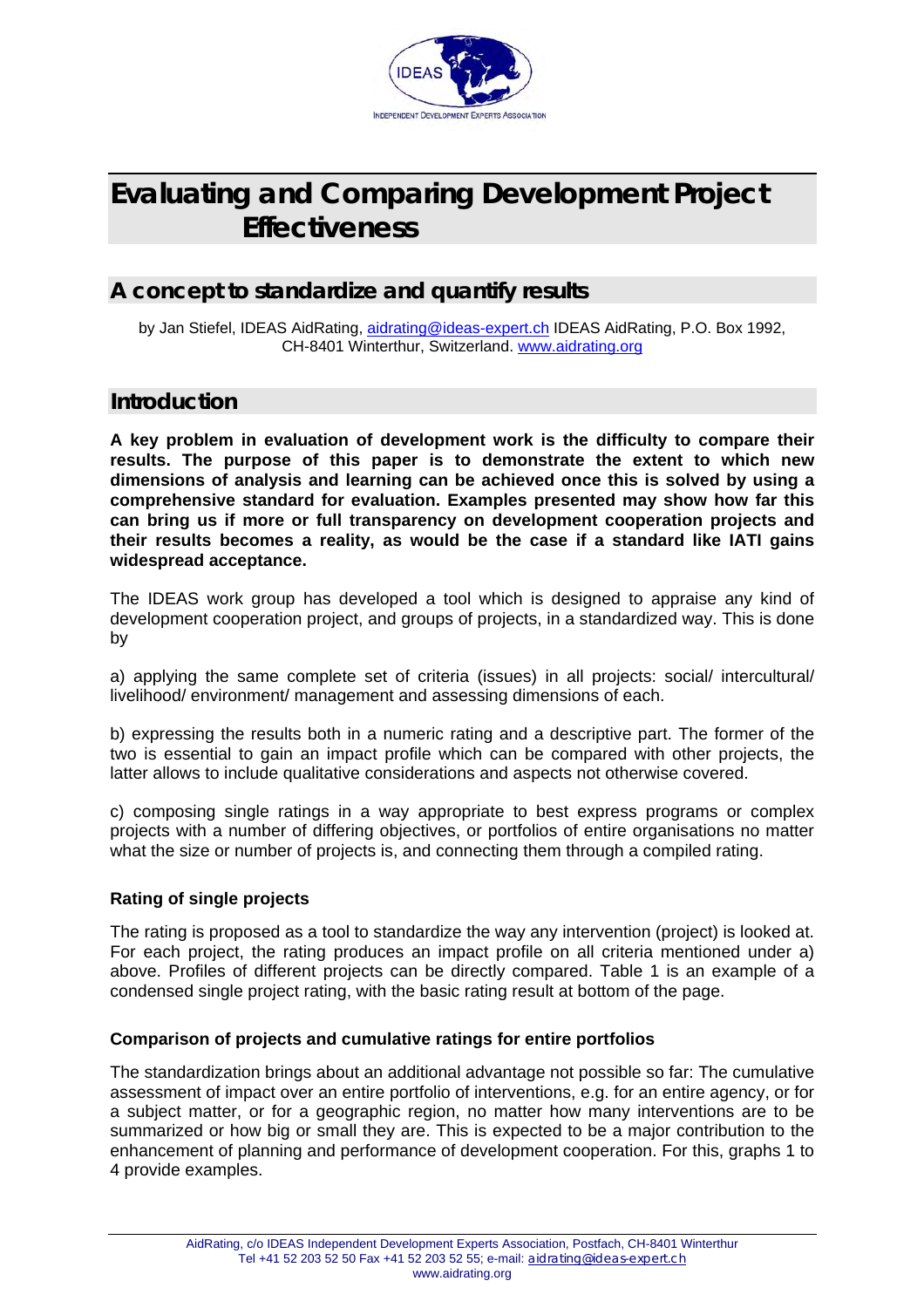

# **Keynote**

 $\overline{a}$ 

The AidRating concept is designed to overcome problems commonly encountered with conventional approaches of "evaluation" in a wide sense: focus too limited or specific, differing formats, varying depths of enquiry, etc. and usually not comparable with other evaluations.

This is overcome by assimilating and including all issues linked to development projects and their setting in its widest sense<sup>1</sup>. At the same time, all issues are distilled into standardized but comprehensive groups (e.g. environment, livelihood, social issues)<sup>2</sup> and into a set of generally applicable parameters of dimensions and quantities.

To be generally usable, the concept implements a set of hypotheses which we deem to be "generally accepted" in the development community[3:](#page-1-2)

(1) "If a development activity impacts the single element "x" in a favourable way, then a positive development result can be assumed for this element. If the element is impacted in an unfavourable way, then we assume a negative development result for it."

If this can be accepted, we can take this assumption one step further and say:

(2) "If a development activity impacts a specific set of sociocultural, environmental, and economic criteria in a favourable way, then a positive and sustainable development result can be expected from that activity, and vice versa."

From that reasoning comes the essential assumption that

**(3) "Favourable and unfavourable impacts cannot be viewed each for itself alone. They always**  stand in relation to each other and to the whole<sup>4</sup>[.](#page-1-3) Therefore, any intervention implies a ropewalk **between desirable and undesirable effects. The outcome is always result of a tradeoff."** 

### **Purpose, scope and modes of use**

The Impact rating concept is designed to provide a universally applicable evaluation tool providing a decision basis for any kind of project intervention. It provides a profile for each intervention which allows decision makers, project leaders, and other stakeholders to identify strengths and weaknesses and take informed decisions.

The concept applies standards of desirability or not on which broadest acceptance can be expected.

<span id="page-1-0"></span> $<sup>1</sup>$  all actions called "project" designed to generate desired changes in a given sociocultural, environmental and</sup> economic setting, commonly termed "development setting".

<span id="page-1-1"></span><sup>&</sup>lt;sup>2</sup> We call these issue groups "criteria": environmental, social, cultural, livelihood, management. See also table 1.

<span id="page-1-2"></span> $3$  Any rating needs a departure point. The departure point of this rating is that there are generally accepted principles of what "good development" is, and what not. This can be viewed, for example, expressed in the Millennium Development Goals and the declarations of the Rome, Paris, and Accra Summits.

<span id="page-1-3"></span><sup>4</sup> In other words: It is highly unlikely that any project (in fact any human activity) has only favourable or only unfavourable impact in all categories.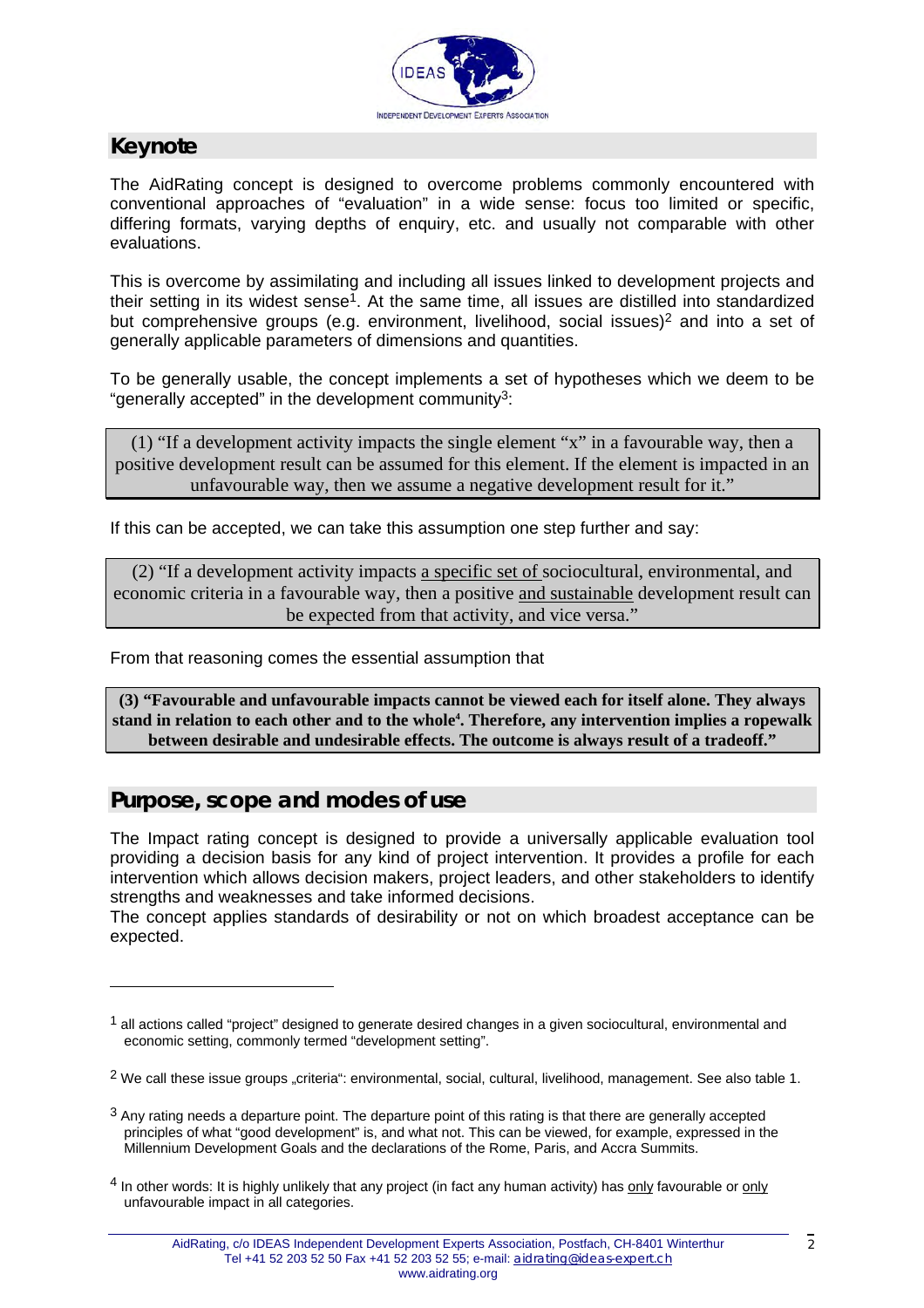

The novel quality about the IDEAS AidRating concept is three-fold:

- 1. for the first time all relevant aspects are viewed together, one beside the other and in a common overview, so as to obtain an overall insight into all possible effects or impacts caused by a given development activity.
- 2. the concept is not focused on selected project activities with the question whether they were "successful" or not, and why, as is usually done. The AidRating concept assumes that any activity always has impact on all criteria. The difference lies in the extent of this impact (it can be positive, neutral, or negative), and in the objectives and priorities of the intervention.
- 3. The "why" of success or failure is replaced by the assessment "how" this comes about. The way activities meet or miss their targets is expressed in several ways in this framework, numerically and also in comments. Side effects as part of the picture are also considered. This allows to make links visible between causes and effects, see their dimensions, and get directions as to what may need to be changed.

The rating will be most reliable when data cover all criteria and are complete. However, incomplete data do not mean that we cannot make an interpretation. Missing data or information can be provisionally substituted out of experience in similar cases. For such cases each detail rating is tagged which allows to verify its reliability at any time. Essentially necessary are:

- 1. exact area or location of intervention, and its size ("geodata"[5\)](#page-2-0)
- 2. population in the area, population size, and its social and ethnic background<sup>[6](#page-2-1)</sup>
- 3. Details on project activities on the ground (hardware, travel, …)
- 4. Intended objectives

5. Information on organisational set-up including staff, and investments. These are mainly used to assess soundness of the managerial approach during project implementation. Later (after project completion), they are likely to lose their relevance.

Annex 1 holds a more detailed table explaining necessary project information. The better founded the information is, the more reliable will the resulting profile become. It is helpful if projects can be grouped along or close to classification systems used by large agencies, such as OECD (DAC CRS purpose codes).

<span id="page-2-0"></span> $<sup>5</sup>$  geodata are quite important, as they also allow to estimate related conditions: climate, hydrology, geology, etc.</sup>

<span id="page-2-1"></span> $6$  like geodata for ecological implications, and perhaps closely linked to these, information on the local population can allow to estimate cultural implications, positive as well as inhibitive: Taboos, local knowledge, solidarity systems, etc.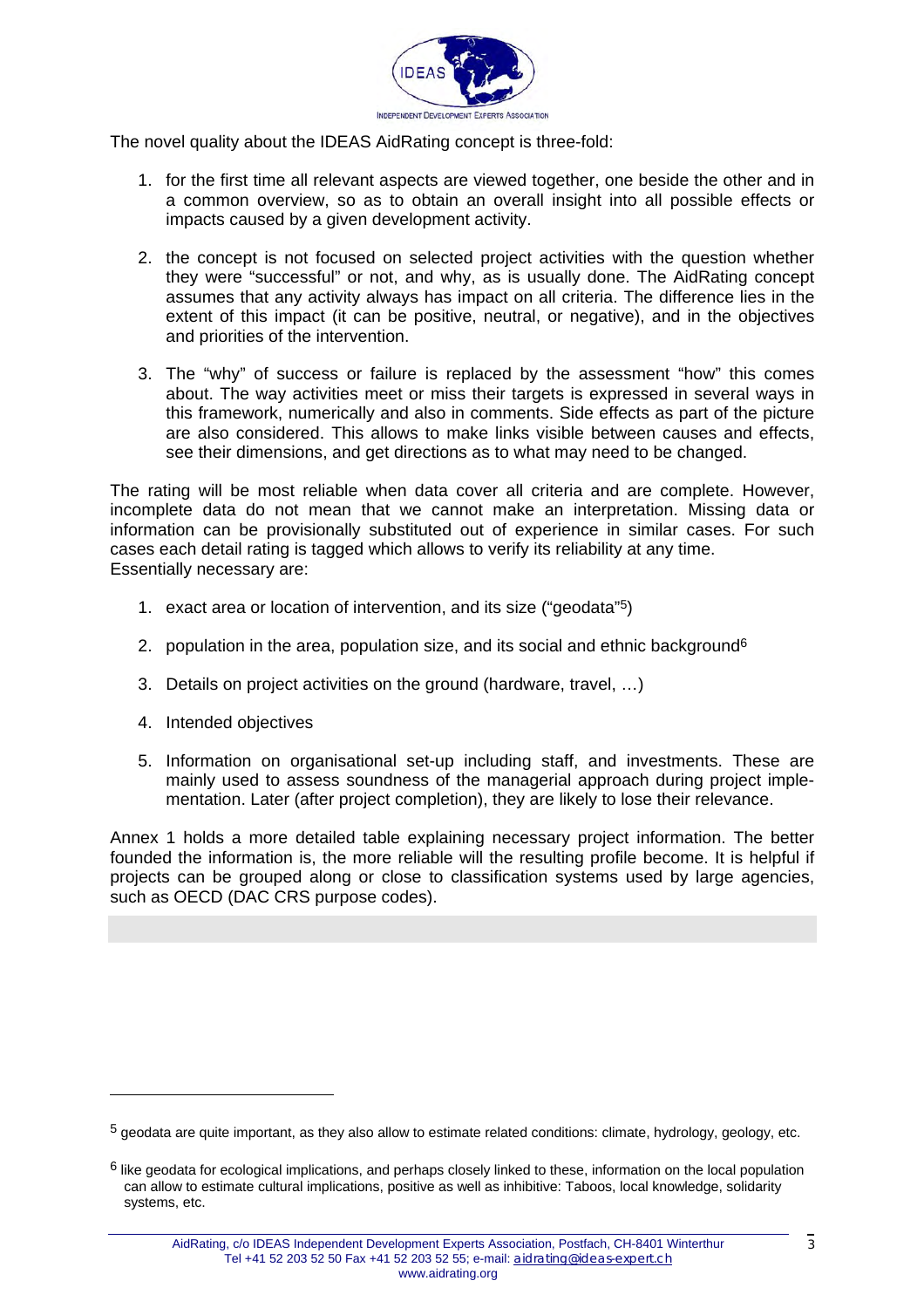

### **Rating procedure and criteria**

The single project rating may be the most obvious one and most frequent one to be applied. This section is intended to demonstrate the outcome of the rating procedure for a single project, and, combined with others, for a sample portfolio with a number of projects.

The detailed procedure includes a comprehensive set of steps from data collection to writeup and rating which is described in a separate paper. For more details, please contact [jan.stiefel@ideas-expert.ch.](mailto:jan.stiefel@ideas-expert.ch)

Only the essentials to understand the reasoning and procedure are given here. Annexes 1 to 3 summarize how we handle project information, data reliability, and dimensions. Some detail can be derived from the "SODIS" sample rating sheet given in table 1, and from the sample ratings of the projects presented.

#### **Single Project Rating**

The basic rating object is the single project. All projects are assessed along the key criteria Social impact, Intercultural Impact, Livelihood, Environment, and sound management. These criteria are subdivided in detail issues (4 or 5 each), which are then analyzed, rated on a scale between -2 (very unfavourable) to +2 (very favourable) and commented.

All issues and criteria are also assessed and rated for their dimension (number, size) and for reliability of information on them. Table 1 is an example for a test rating sheet showing the set-up and resulting graphs. The rating has been conducted on a section of the international SODIS drinking water project [http://www.sodis.ch/index\\_EN](http://www.sodis.ch/index_EN) and is based on available literature. SODIS works with solar disinfection of water in used PET drinking bottles.

The sheet in table 1 is a version conceived to show all key informations at a glance:

- a) at top: Name, general information and general statistical information
- b) in center section: Main criteria, their underlying issues<sup>7</sup> and their rating
- c) bottom left: a graphic representation of reliability of information used
- d) Bottom: The graph with the basic rating (but not corrected for dimensions), and a brief summary.

#### **Overview of results**

The principal profile is shown in the graph at the bottom of the page: It shows a fairly favourable rating in most criteria in this example. This would be the desirable case in project work. The environmental component resulted less favourable than clients expected. There were doubts about chemical softeners of the plastic in the bottles, and about the waste PET bottles still produce at the end of their useful life. Cultural issues could not be measured as no information was found on this aspect.

As can be seen in the round transparency rating graph, available information was scarce.

Size and format of tables and graph are examples for the purpose of making our point.

<span id="page-3-0"></span> $^7$  Thus, the environmental criterium looks at the following issues: Natural resources (and their consumption), biodiversity, pollution, habitat quality, CO2 balance. These in turn may be built from differing elements, depending on location and situation.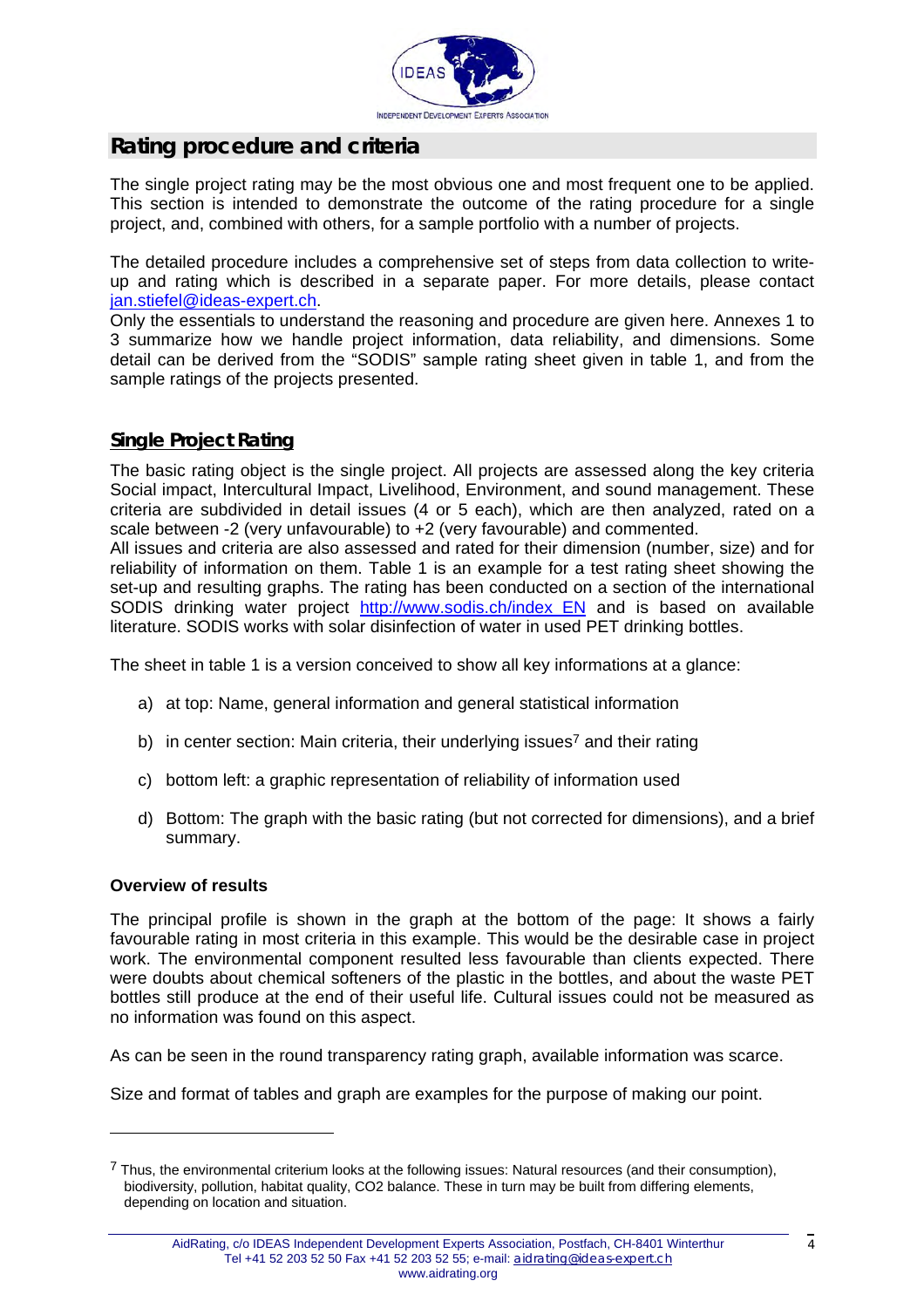

### **Table 1: Example of a rating sheet: SODIS Latin America**

| 2<br>Step<br><b>Depth</b><br><b>Project Name: SODIS</b><br><b>Country &amp; Location: Various</b><br>Lead implementer: EAWAG/SANDEC<br>lead counterpart: SANDEC various<br><b>Lead Donor(s):</b><br>contributors:<br>funding € since start:<br>funding € since start:<br>Field start date:<br>ratest priast<br>dates/ended:<br>Program/Project Specific Criteria:<br>Social impact:<br>Cultural<br>adaptability:<br>Livelihood/<br>Economic impact:<br>x<br>Environmental<br>impact: | status:<br>warious<br>1999<br>e | <br>Lat Am<br>on outside representation/equitability of stakeholder groups:<br>on relation to external/neighboring communities:<br>knowledge of and adaptation to cultural context:<br>general income opportunities and livelihood improvement:<br>equitability of income opportunities and livelihood improvement: | IDE/<br>Expected effect start: | а<br><u>_a</u> ___<br><del></del><br><del>.</del><br><del></del><br>e | Client group coverage:<br>Sociocult. Sensitivity:<br><b>Ecological Sensitivity:</b><br>Geographic scope:<br>on in-group equitability (gender, age gr. etc):<br>on group self-determination:<br>Average:<br>involvement/inclusion of local knowledge:<br>impact on cultural autonomy and diversity:<br>on cultural resilience:<br>Average:<br>Emergency resilience:<br>Long term resilience:<br>stability and viability in view of phase-out: | Code:<br>Risk category:<br>Client group size:<br>Area size:<br>Area coverage:<br>Human scope:<br>Element<br>Rating<br>0<br>$\bf{0}$<br>1<br>$\overline{0}$<br>0.25<br>O<br>0<br>0<br>$\overline{0}$<br>0.00<br>$\mathbf{1}$<br>0<br>1<br>o | 14030<br>4<br>1<br>5<br>1<br>1<br>6<br>$\overline{7}$<br>Effect to last (y):<br>info quality/<br>e<br>e<br>е<br>e<br>e<br>ë<br>e<br>e<br>e<br>e<br>a | 210.00<br>potential | 67<br>c<br>c<br>¢<br><br>c<br>¢<br>c<br>percen-<br>tages<br>12.50<br>0.00 |  |
|--------------------------------------------------------------------------------------------------------------------------------------------------------------------------------------------------------------------------------------------------------------------------------------------------------------------------------------------------------------------------------------------------------------------------------------------------------------------------------------|---------------------------------|---------------------------------------------------------------------------------------------------------------------------------------------------------------------------------------------------------------------------------------------------------------------------------------------------------------------|--------------------------------|-----------------------------------------------------------------------|----------------------------------------------------------------------------------------------------------------------------------------------------------------------------------------------------------------------------------------------------------------------------------------------------------------------------------------------------------------------------------------------------------------------------------------------|--------------------------------------------------------------------------------------------------------------------------------------------------------------------------------------------------------------------------------------------|------------------------------------------------------------------------------------------------------------------------------------------------------|---------------------|---------------------------------------------------------------------------|--|
|                                                                                                                                                                                                                                                                                                                                                                                                                                                                                      |                                 |                                                                                                                                                                                                                                                                                                                     |                                |                                                                       |                                                                                                                                                                                                                                                                                                                                                                                                                                              |                                                                                                                                                                                                                                            |                                                                                                                                                      |                     |                                                                           |  |
|                                                                                                                                                                                                                                                                                                                                                                                                                                                                                      |                                 |                                                                                                                                                                                                                                                                                                                     |                                |                                                                       |                                                                                                                                                                                                                                                                                                                                                                                                                                              |                                                                                                                                                                                                                                            |                                                                                                                                                      |                     |                                                                           |  |
|                                                                                                                                                                                                                                                                                                                                                                                                                                                                                      |                                 |                                                                                                                                                                                                                                                                                                                     |                                |                                                                       |                                                                                                                                                                                                                                                                                                                                                                                                                                              |                                                                                                                                                                                                                                            |                                                                                                                                                      |                     |                                                                           |  |
|                                                                                                                                                                                                                                                                                                                                                                                                                                                                                      |                                 |                                                                                                                                                                                                                                                                                                                     |                                |                                                                       |                                                                                                                                                                                                                                                                                                                                                                                                                                              |                                                                                                                                                                                                                                            |                                                                                                                                                      |                     |                                                                           |  |
|                                                                                                                                                                                                                                                                                                                                                                                                                                                                                      |                                 |                                                                                                                                                                                                                                                                                                                     |                                |                                                                       |                                                                                                                                                                                                                                                                                                                                                                                                                                              |                                                                                                                                                                                                                                            |                                                                                                                                                      |                     |                                                                           |  |
|                                                                                                                                                                                                                                                                                                                                                                                                                                                                                      |                                 |                                                                                                                                                                                                                                                                                                                     |                                |                                                                       |                                                                                                                                                                                                                                                                                                                                                                                                                                              |                                                                                                                                                                                                                                            |                                                                                                                                                      |                     |                                                                           |  |
|                                                                                                                                                                                                                                                                                                                                                                                                                                                                                      |                                 |                                                                                                                                                                                                                                                                                                                     |                                |                                                                       |                                                                                                                                                                                                                                                                                                                                                                                                                                              |                                                                                                                                                                                                                                            |                                                                                                                                                      |                     |                                                                           |  |
|                                                                                                                                                                                                                                                                                                                                                                                                                                                                                      |                                 |                                                                                                                                                                                                                                                                                                                     |                                |                                                                       |                                                                                                                                                                                                                                                                                                                                                                                                                                              |                                                                                                                                                                                                                                            |                                                                                                                                                      |                     |                                                                           |  |
|                                                                                                                                                                                                                                                                                                                                                                                                                                                                                      |                                 |                                                                                                                                                                                                                                                                                                                     |                                |                                                                       |                                                                                                                                                                                                                                                                                                                                                                                                                                              |                                                                                                                                                                                                                                            |                                                                                                                                                      |                     |                                                                           |  |
|                                                                                                                                                                                                                                                                                                                                                                                                                                                                                      |                                 |                                                                                                                                                                                                                                                                                                                     |                                |                                                                       |                                                                                                                                                                                                                                                                                                                                                                                                                                              |                                                                                                                                                                                                                                            |                                                                                                                                                      |                     |                                                                           |  |
|                                                                                                                                                                                                                                                                                                                                                                                                                                                                                      |                                 |                                                                                                                                                                                                                                                                                                                     |                                |                                                                       |                                                                                                                                                                                                                                                                                                                                                                                                                                              |                                                                                                                                                                                                                                            |                                                                                                                                                      |                     |                                                                           |  |
|                                                                                                                                                                                                                                                                                                                                                                                                                                                                                      |                                 |                                                                                                                                                                                                                                                                                                                     |                                |                                                                       |                                                                                                                                                                                                                                                                                                                                                                                                                                              |                                                                                                                                                                                                                                            |                                                                                                                                                      |                     |                                                                           |  |
|                                                                                                                                                                                                                                                                                                                                                                                                                                                                                      |                                 |                                                                                                                                                                                                                                                                                                                     |                                |                                                                       |                                                                                                                                                                                                                                                                                                                                                                                                                                              |                                                                                                                                                                                                                                            |                                                                                                                                                      |                     |                                                                           |  |
|                                                                                                                                                                                                                                                                                                                                                                                                                                                                                      |                                 |                                                                                                                                                                                                                                                                                                                     |                                |                                                                       |                                                                                                                                                                                                                                                                                                                                                                                                                                              |                                                                                                                                                                                                                                            |                                                                                                                                                      |                     |                                                                           |  |
|                                                                                                                                                                                                                                                                                                                                                                                                                                                                                      |                                 |                                                                                                                                                                                                                                                                                                                     |                                |                                                                       |                                                                                                                                                                                                                                                                                                                                                                                                                                              |                                                                                                                                                                                                                                            |                                                                                                                                                      |                     |                                                                           |  |
|                                                                                                                                                                                                                                                                                                                                                                                                                                                                                      |                                 |                                                                                                                                                                                                                                                                                                                     |                                |                                                                       |                                                                                                                                                                                                                                                                                                                                                                                                                                              |                                                                                                                                                                                                                                            |                                                                                                                                                      |                     |                                                                           |  |
|                                                                                                                                                                                                                                                                                                                                                                                                                                                                                      |                                 |                                                                                                                                                                                                                                                                                                                     |                                |                                                                       |                                                                                                                                                                                                                                                                                                                                                                                                                                              |                                                                                                                                                                                                                                            |                                                                                                                                                      |                     |                                                                           |  |
|                                                                                                                                                                                                                                                                                                                                                                                                                                                                                      |                                 |                                                                                                                                                                                                                                                                                                                     |                                |                                                                       |                                                                                                                                                                                                                                                                                                                                                                                                                                              |                                                                                                                                                                                                                                            |                                                                                                                                                      |                     |                                                                           |  |
|                                                                                                                                                                                                                                                                                                                                                                                                                                                                                      |                                 |                                                                                                                                                                                                                                                                                                                     |                                |                                                                       |                                                                                                                                                                                                                                                                                                                                                                                                                                              |                                                                                                                                                                                                                                            |                                                                                                                                                      |                     |                                                                           |  |
|                                                                                                                                                                                                                                                                                                                                                                                                                                                                                      |                                 |                                                                                                                                                                                                                                                                                                                     |                                |                                                                       |                                                                                                                                                                                                                                                                                                                                                                                                                                              |                                                                                                                                                                                                                                            |                                                                                                                                                      |                     |                                                                           |  |
|                                                                                                                                                                                                                                                                                                                                                                                                                                                                                      |                                 |                                                                                                                                                                                                                                                                                                                     |                                |                                                                       |                                                                                                                                                                                                                                                                                                                                                                                                                                              |                                                                                                                                                                                                                                            |                                                                                                                                                      |                     |                                                                           |  |
|                                                                                                                                                                                                                                                                                                                                                                                                                                                                                      |                                 |                                                                                                                                                                                                                                                                                                                     |                                |                                                                       |                                                                                                                                                                                                                                                                                                                                                                                                                                              |                                                                                                                                                                                                                                            |                                                                                                                                                      |                     |                                                                           |  |
|                                                                                                                                                                                                                                                                                                                                                                                                                                                                                      |                                 |                                                                                                                                                                                                                                                                                                                     |                                |                                                                       |                                                                                                                                                                                                                                                                                                                                                                                                                                              |                                                                                                                                                                                                                                            |                                                                                                                                                      |                     |                                                                           |  |
|                                                                                                                                                                                                                                                                                                                                                                                                                                                                                      |                                 |                                                                                                                                                                                                                                                                                                                     |                                |                                                                       |                                                                                                                                                                                                                                                                                                                                                                                                                                              |                                                                                                                                                                                                                                            |                                                                                                                                                      |                     |                                                                           |  |
|                                                                                                                                                                                                                                                                                                                                                                                                                                                                                      |                                 |                                                                                                                                                                                                                                                                                                                     |                                |                                                                       |                                                                                                                                                                                                                                                                                                                                                                                                                                              |                                                                                                                                                                                                                                            |                                                                                                                                                      |                     |                                                                           |  |
|                                                                                                                                                                                                                                                                                                                                                                                                                                                                                      |                                 |                                                                                                                                                                                                                                                                                                                     |                                |                                                                       |                                                                                                                                                                                                                                                                                                                                                                                                                                              |                                                                                                                                                                                                                                            |                                                                                                                                                      |                     |                                                                           |  |
|                                                                                                                                                                                                                                                                                                                                                                                                                                                                                      |                                 |                                                                                                                                                                                                                                                                                                                     |                                |                                                                       |                                                                                                                                                                                                                                                                                                                                                                                                                                              |                                                                                                                                                                                                                                            |                                                                                                                                                      |                     |                                                                           |  |
|                                                                                                                                                                                                                                                                                                                                                                                                                                                                                      |                                 |                                                                                                                                                                                                                                                                                                                     |                                |                                                                       |                                                                                                                                                                                                                                                                                                                                                                                                                                              |                                                                                                                                                                                                                                            |                                                                                                                                                      |                     |                                                                           |  |
|                                                                                                                                                                                                                                                                                                                                                                                                                                                                                      |                                 |                                                                                                                                                                                                                                                                                                                     |                                |                                                                       |                                                                                                                                                                                                                                                                                                                                                                                                                                              | $\overline{0}$                                                                                                                                                                                                                             | е<br>ë                                                                                                                                               |                     |                                                                           |  |
|                                                                                                                                                                                                                                                                                                                                                                                                                                                                                      |                                 |                                                                                                                                                                                                                                                                                                                     |                                |                                                                       | Average:                                                                                                                                                                                                                                                                                                                                                                                                                                     | 0.40                                                                                                                                                                                                                                       |                                                                                                                                                      |                     | 20.00                                                                     |  |
|                                                                                                                                                                                                                                                                                                                                                                                                                                                                                      |                                 |                                                                                                                                                                                                                                                                                                                     |                                |                                                                       |                                                                                                                                                                                                                                                                                                                                                                                                                                              |                                                                                                                                                                                                                                            |                                                                                                                                                      |                     |                                                                           |  |
|                                                                                                                                                                                                                                                                                                                                                                                                                                                                                      |                                 | Impact on critical natural resources consumption:                                                                                                                                                                                                                                                                   |                                |                                                                       |                                                                                                                                                                                                                                                                                                                                                                                                                                              | 0<br>0                                                                                                                                                                                                                                     | c                                                                                                                                                    |                     |                                                                           |  |
|                                                                                                                                                                                                                                                                                                                                                                                                                                                                                      | Impact on biodiversity:         |                                                                                                                                                                                                                                                                                                                     |                                |                                                                       |                                                                                                                                                                                                                                                                                                                                                                                                                                              |                                                                                                                                                                                                                                            | ¢                                                                                                                                                    |                     |                                                                           |  |
|                                                                                                                                                                                                                                                                                                                                                                                                                                                                                      |                                 |                                                                                                                                                                                                                                                                                                                     |                                |                                                                       | Pollution/contamination:                                                                                                                                                                                                                                                                                                                                                                                                                     | O<br>0                                                                                                                                                                                                                                     | ¢                                                                                                                                                    |                     |                                                                           |  |
|                                                                                                                                                                                                                                                                                                                                                                                                                                                                                      |                                 | Habitat quality:                                                                                                                                                                                                                                                                                                    |                                |                                                                       |                                                                                                                                                                                                                                                                                                                                                                                                                                              |                                                                                                                                                                                                                                            | c                                                                                                                                                    |                     |                                                                           |  |
|                                                                                                                                                                                                                                                                                                                                                                                                                                                                                      |                                 | Greenhouse/ CO2 balance:                                                                                                                                                                                                                                                                                            |                                |                                                                       |                                                                                                                                                                                                                                                                                                                                                                                                                                              |                                                                                                                                                                                                                                            | ċ                                                                                                                                                    |                     |                                                                           |  |
|                                                                                                                                                                                                                                                                                                                                                                                                                                                                                      | reserve:<br>Average:            |                                                                                                                                                                                                                                                                                                                     |                                |                                                                       |                                                                                                                                                                                                                                                                                                                                                                                                                                              |                                                                                                                                                                                                                                            |                                                                                                                                                      |                     |                                                                           |  |
|                                                                                                                                                                                                                                                                                                                                                                                                                                                                                      |                                 | 0.17                                                                                                                                                                                                                                                                                                                |                                |                                                                       | 8.33                                                                                                                                                                                                                                                                                                                                                                                                                                         |                                                                                                                                                                                                                                            |                                                                                                                                                      |                     |                                                                           |  |
|                                                                                                                                                                                                                                                                                                                                                                                                                                                                                      |                                 |                                                                                                                                                                                                                                                                                                                     |                                |                                                                       | <b>Project management:</b>                                                                                                                                                                                                                                                                                                                                                                                                                   |                                                                                                                                                                                                                                            |                                                                                                                                                      |                     |                                                                           |  |
|                                                                                                                                                                                                                                                                                                                                                                                                                                                                                      |                                 |                                                                                                                                                                                                                                                                                                                     |                                |                                                                       | Principal goals unequivocal (P):                                                                                                                                                                                                                                                                                                                                                                                                             | 1                                                                                                                                                                                                                                          | c                                                                                                                                                    |                     |                                                                           |  |
|                                                                                                                                                                                                                                                                                                                                                                                                                                                                                      |                                 |                                                                                                                                                                                                                                                                                                                     |                                |                                                                       | Link principal goals & means verified (P):                                                                                                                                                                                                                                                                                                                                                                                                   | 1                                                                                                                                                                                                                                          | ¢                                                                                                                                                    |                     |                                                                           |  |
|                                                                                                                                                                                                                                                                                                                                                                                                                                                                                      | acod                            |                                                                                                                                                                                                                                                                                                                     |                                |                                                                       | lient consultation and empowerment (P/I):                                                                                                                                                                                                                                                                                                                                                                                                    | o                                                                                                                                                                                                                                          | е                                                                                                                                                    |                     |                                                                           |  |
|                                                                                                                                                                                                                                                                                                                                                                                                                                                                                      | 15%                             |                                                                                                                                                                                                                                                                                                                     |                                |                                                                       | apacity building local partners/clients (P/I):                                                                                                                                                                                                                                                                                                                                                                                               | 1                                                                                                                                                                                                                                          |                                                                                                                                                      |                     |                                                                           |  |
|                                                                                                                                                                                                                                                                                                                                                                                                                                                                                      |                                 |                                                                                                                                                                                                                                                                                                                     |                                |                                                                       | functional project structures (P/I)                                                                                                                                                                                                                                                                                                                                                                                                          | 0                                                                                                                                                                                                                                          | e                                                                                                                                                    |                     |                                                                           |  |
|                                                                                                                                                                                                                                                                                                                                                                                                                                                                                      |                                 |                                                                                                                                                                                                                                                                                                                     |                                |                                                                       | tive learning and flexibility by project (P/I):                                                                                                                                                                                                                                                                                                                                                                                              | 0                                                                                                                                                                                                                                          | e                                                                                                                                                    |                     |                                                                           |  |
| <b>TRANS-</b><br>no info                                                                                                                                                                                                                                                                                                                                                                                                                                                             |                                 |                                                                                                                                                                                                                                                                                                                     |                                |                                                                       | Cost-effect ratio:                                                                                                                                                                                                                                                                                                                                                                                                                           | ٥                                                                                                                                                                                                                                          | e                                                                                                                                                    |                     |                                                                           |  |
| 51%<br><b>PARENCY</b>                                                                                                                                                                                                                                                                                                                                                                                                                                                                |                                 |                                                                                                                                                                                                                                                                                                                     |                                |                                                                       | Average:<br>Percent value per element:                                                                                                                                                                                                                                                                                                                                                                                                       | 0.43<br>3.85                                                                                                                                                                                                                               | U                                                                                                                                                    |                     | 21.43                                                                     |  |
|                                                                                                                                                                                                                                                                                                                                                                                                                                                                                      | <b>Mausible</b><br>34%          |                                                                                                                                                                                                                                                                                                                     |                                |                                                                       | <b>Basic score overall</b>                                                                                                                                                                                                                                                                                                                                                                                                                   |                                                                                                                                                                                                                                            |                                                                                                                                                      |                     | 12.45                                                                     |  |
|                                                                                                                                                                                                                                                                                                                                                                                                                                                                                      |                                 |                                                                                                                                                                                                                                                                                                                     |                                |                                                                       | Comments: idea with hygiene benefit at low cost<br>technical approach well described and founded<br>technology transfer may need specific answers to respond to<br>social and cultural restrictions. Availability bottles in long run?                                                                                                                                                                                                       |                                                                                                                                                                                                                                            |                                                                                                                                                      |                     |                                                                           |  |
| 100%                                                                                                                                                                                                                                                                                                                                                                                                                                                                                 |                                 |                                                                                                                                                                                                                                                                                                                     |                                |                                                                       |                                                                                                                                                                                                                                                                                                                                                                                                                                              |                                                                                                                                                                                                                                            |                                                                                                                                                      |                     | 100%                                                                      |  |
| unfavourable                                                                                                                                                                                                                                                                                                                                                                                                                                                                         |                                 | <b>ROOK Basic score overall</b> 12.5                                                                                                                                                                                                                                                                                |                                |                                                                       |                                                                                                                                                                                                                                                                                                                                                                                                                                              |                                                                                                                                                                                                                                            |                                                                                                                                                      | favourable          |                                                                           |  |
|                                                                                                                                                                                                                                                                                                                                                                                                                                                                                      |                                 |                                                                                                                                                                                                                                                                                                                     |                                |                                                                       | Project management:; 21.4                                                                                                                                                                                                                                                                                                                                                                                                                    |                                                                                                                                                                                                                                            |                                                                                                                                                      |                     |                                                                           |  |
|                                                                                                                                                                                                                                                                                                                                                                                                                                                                                      |                                 |                                                                                                                                                                                                                                                                                                                     |                                |                                                                       |                                                                                                                                                                                                                                                                                                                                                                                                                                              |                                                                                                                                                                                                                                            |                                                                                                                                                      |                     |                                                                           |  |
|                                                                                                                                                                                                                                                                                                                                                                                                                                                                                      |                                 |                                                                                                                                                                                                                                                                                                                     |                                |                                                                       | Environmental impact; 8.3                                                                                                                                                                                                                                                                                                                                                                                                                    |                                                                                                                                                                                                                                            |                                                                                                                                                      |                     |                                                                           |  |
|                                                                                                                                                                                                                                                                                                                                                                                                                                                                                      |                                 |                                                                                                                                                                                                                                                                                                                     |                                |                                                                       | Livelihood/Economic                                                                                                                                                                                                                                                                                                                                                                                                                          |                                                                                                                                                                                                                                            |                                                                                                                                                      |                     |                                                                           |  |
|                                                                                                                                                                                                                                                                                                                                                                                                                                                                                      |                                 |                                                                                                                                                                                                                                                                                                                     |                                |                                                                       | impact: $20.0$                                                                                                                                                                                                                                                                                                                                                                                                                               |                                                                                                                                                                                                                                            |                                                                                                                                                      |                     |                                                                           |  |
|                                                                                                                                                                                                                                                                                                                                                                                                                                                                                      |                                 |                                                                                                                                                                                                                                                                                                                     |                                | Cultural adaptability:; 0.0                                           |                                                                                                                                                                                                                                                                                                                                                                                                                                              |                                                                                                                                                                                                                                            |                                                                                                                                                      |                     |                                                                           |  |
| ∗                                                                                                                                                                                                                                                                                                                                                                                                                                                                                    |                                 | = Principal objectives as per documentation                                                                                                                                                                                                                                                                         |                                |                                                                       |                                                                                                                                                                                                                                                                                                                                                                                                                                              |                                                                                                                                                                                                                                            |                                                                                                                                                      |                     |                                                                           |  |
|                                                                                                                                                                                                                                                                                                                                                                                                                                                                                      |                                 |                                                                                                                                                                                                                                                                                                                     |                                | Social impact:; 12.5                                                  |                                                                                                                                                                                                                                                                                                                                                                                                                                              |                                                                                                                                                                                                                                            |                                                                                                                                                      |                     |                                                                           |  |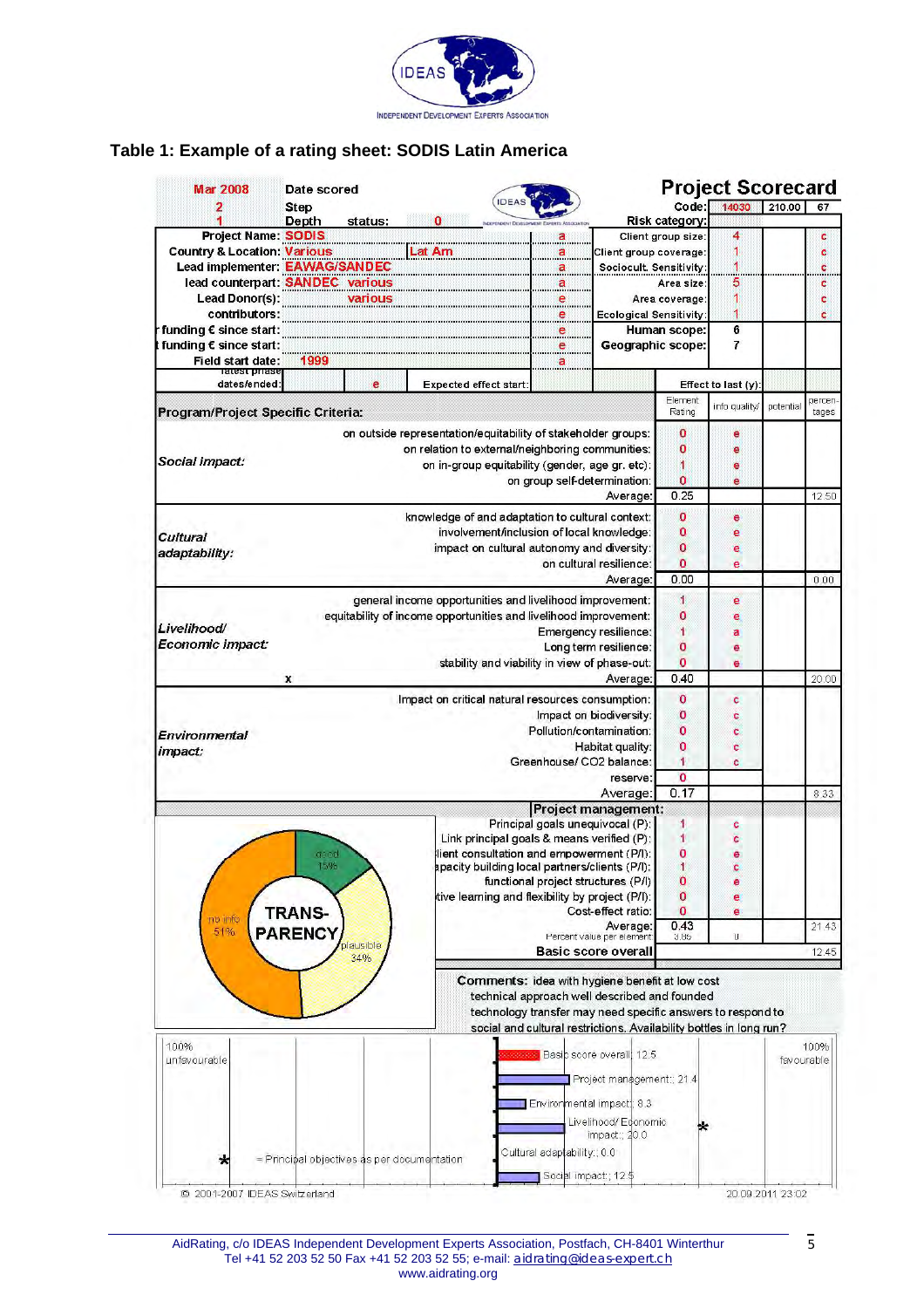

#### **Combined Rating of a portfolio of projects (Compound rating)**

An entire portfolio of projects, no matter how many, can be rated once all its projects or a representative portion of them are documented and rated.

The compound rating composes the individual ratings of each project, and takes the respective size of each (population and area) into account. This allows to compile the project results while maintaining the proper proportion of each.

In this section, we would like to show what becomes possible when a portfolio of projects is rated this way.

For demonstration purpose, a portfolio of projects including the mentioned SODIS project, plus 10 others has been put together. This portfolio represents a realistic mix in a country, a region, or with a donor. Location is a hypothetical region in, say, Latin America. All projects are evaluated while they are still running. The projects with their data are listed in annex 4.

In brief, the ten are:

- 1. Three medium sized smallholder farmer projects: One with good adaptation to local needs and problems (A), one with medium adaptation (B), and one poorly adapted (C).
- 2. Three rural livestock improvement projects: One with good adaptation to local needs and problems (A), one with medium adaptation (B), and one poorly adapted (C)
- 3. A medium sized (CHF 500'000 p.a.) rural alphabetisation project with good track record
- 4. A medium sized rural health centre (CHF 300'000 p.a.)
- 5. A technology oriented livestock project (1'500'000 CHF p.a.), poorly adapted to local needs
- 6. A technology-driven project for production and promotion of fuel crops (CHF 2'000'000 p.a.), poorly adapted to local communities

The compound rating sums up the single project ratings corrected by their respective dimension, and adds up their budgets. For visualization, logarithmic scaling allows to view very large projects alongside very small ones. **Proportions are consistently maintained and expressed!**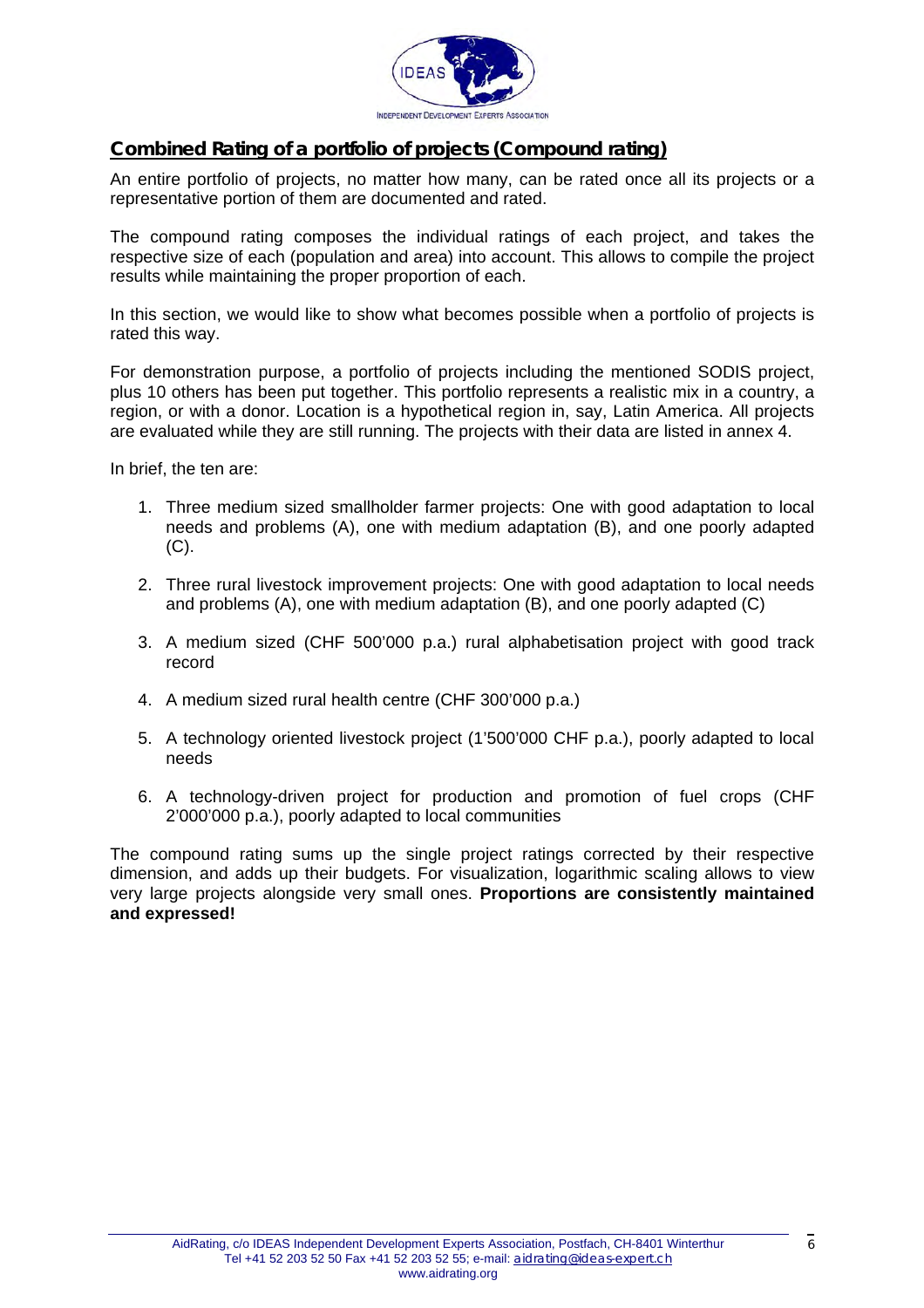

### **Portfolio Impact**

In the following cumulative graph, The impact and total cost of all projects together is shown in a logarithmic graph<sup>8</sup>.



**Graph 1: Cumulative effects and cost of 11 hypothetic rural development projects** 

The graph shows that some positive environmental and livelihood improvement is achieved, while cultural and social impact of the portfolio is unfavourable. Given equal importance to all criteria, the unfavourable effects outweigh Total cost was CHF 37.45 Million *(inv log 7.573451822)*

<span id="page-6-0"></span> $8$  The numeric values can be deducted by de-logarithmizing the values given.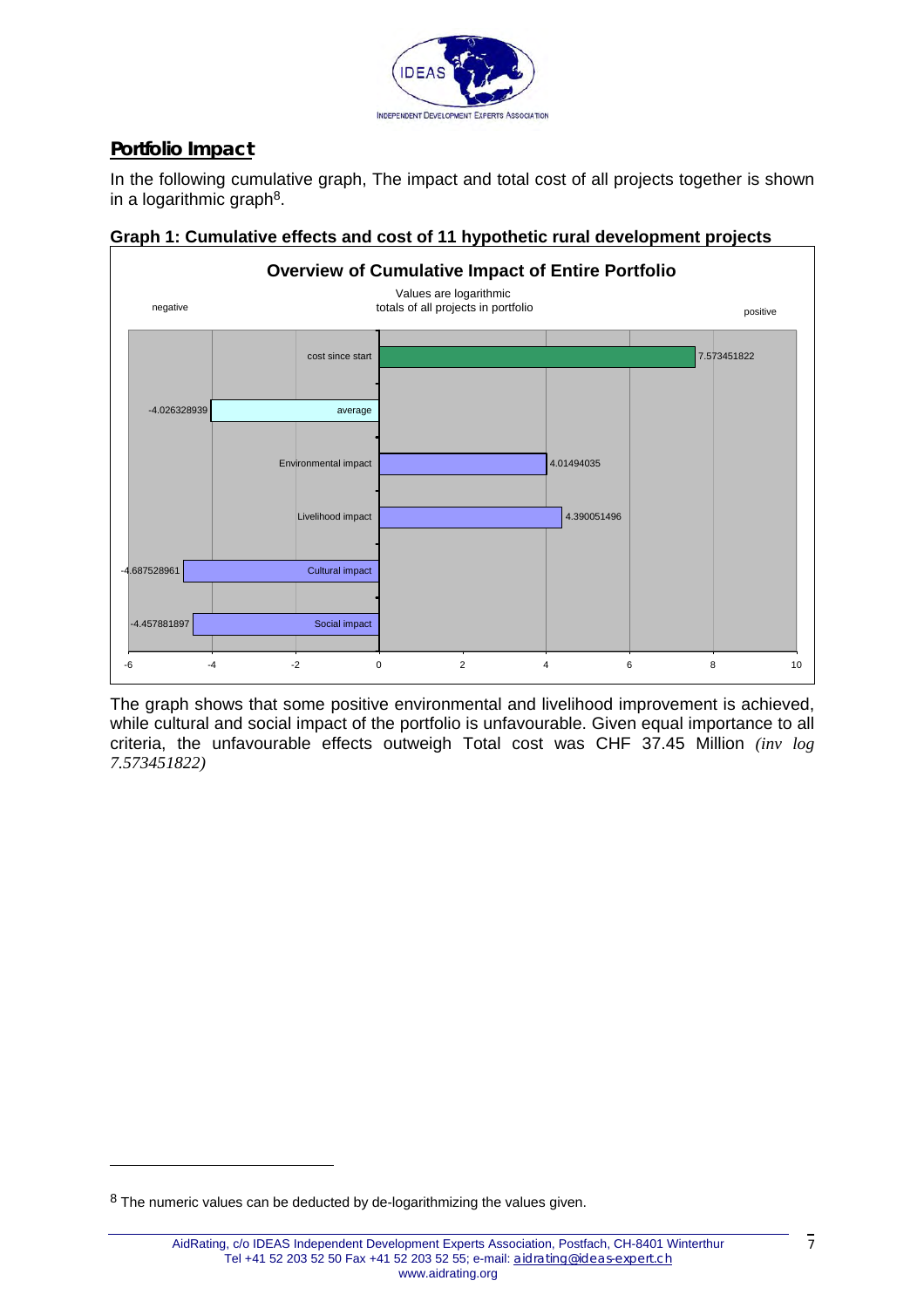

### **Cost effectiveness of portfolio**

The concept also allows to assess the cost effectiveness of a portfolio as follows:



**Graph 2: Cost per "impact point" of the portfolio** 

The standardization allows to track impact versus cost relations to their source because all are known: The dimensions of impact, and total cost since inception. If we take into account that

(4) one impact point (human) is one point on the scale for one standard family of 5 persons (social, cultural, livelihood impact)

and one impact point (geographic) is one point on the scale for one sq km  $(km^2)$  of land in the project area (environmental impact)

then we find on the positive side that:

- The cost of the whole program to improve livelihood for one family by one point was CHF 1525.50
- The cost of the whole program to improve the ecological condition of one  $km^2$  land by one point was CHF 3618.40

This means that the program was more cost efficient to achieve livelihood than in achieving environmental improvement.

If the concept finds acceptance, planners and researchers might find such comparison tools attractive. They may further like to assess whether these absolute values are "high" or "low" in comparison to other portfolios. Such things would become possible once the database and number of rated projects and portfolios would be large enough to compare projects and programs in terms of their outcome, no matter what issue they are dealing with.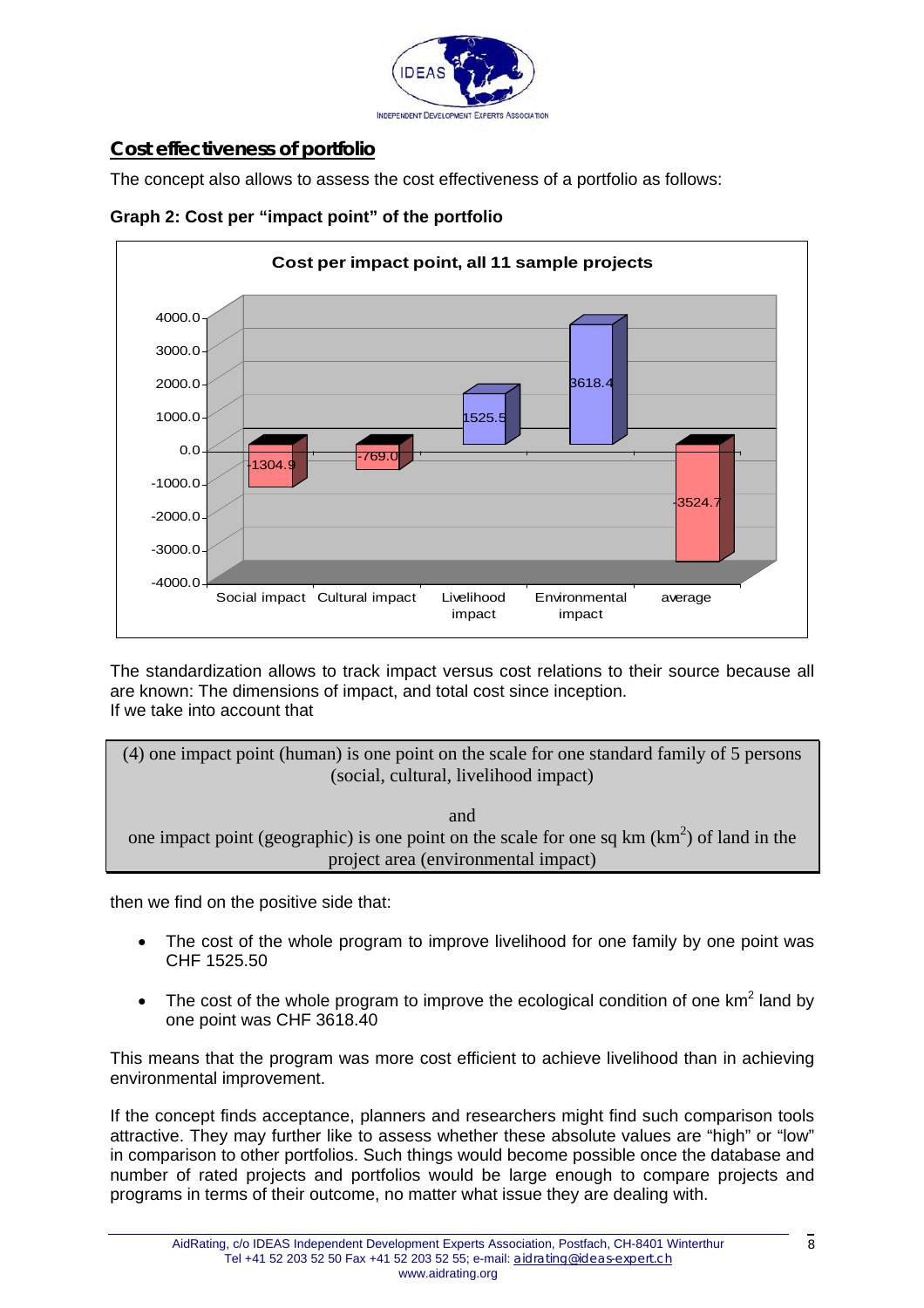

The graph shows also how easy it was to generate undesired effects: This is shown by the negative (red) bars: The shorter these are, the more undesired effects the portfolio as a whole has produced.

#### **Comparing parts of portfolios (sub-portfolios)**

Planners and evaluators may want to find out which part of a portfolio will produce the best results at the least cost, and which part might better be discontinued. The following example is to show how this can be done through a comparison between two "sub-portfolios":



#### Graphs 3 and 4: Profiles of "best" and "worst" group



In the sample portfolio, some projects provide good results in all aspects (not only regarding the project objective; graph 3). Others provide some income, but do damage culturally, socially, and environmentally. This is exemplified in the second graph below (graph 4).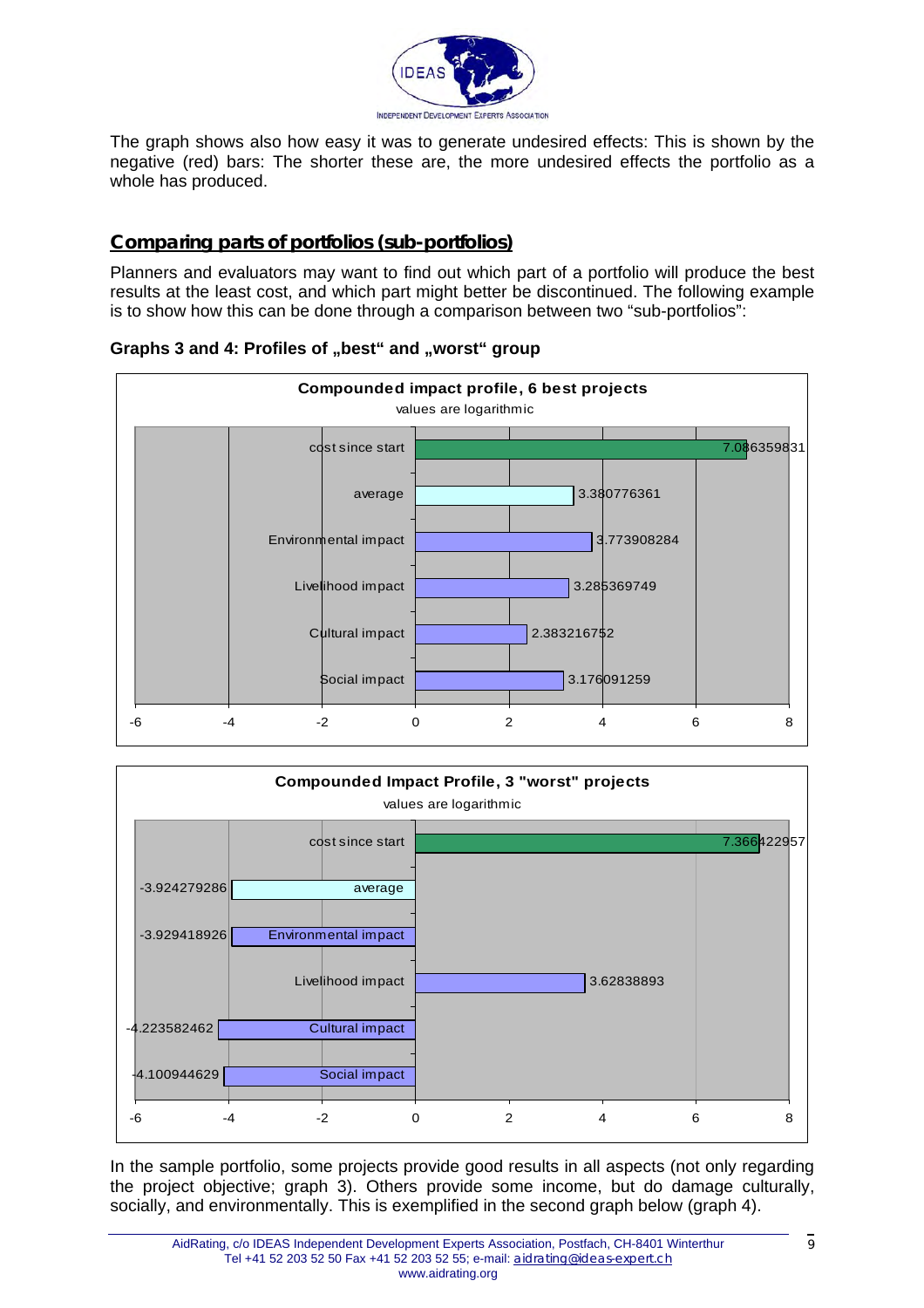

The six best projects cost a total of 12.2 million, while the three worst cost 23.25 Million Swiss Francs. The former, along with the impact profile of graph 3, is what the wide public will want, just like planners will, unless other priorities (political, commercial, etc) influence decision-making otherwise.

**If this tool becomes widely used, the possibility to demonstrate desirability of choices this way may provide a strong argument for those who want effectivity in development work rather than rhetoric or vested interest.** 

The argument can be emphasized if the cost-impact ratio in terms of "impact points" (see keynote 4) is compared. This can be done as follows:



#### Graphs 5 and 6: Cost per impact point of "best" and "worst" group:



These graphs show in proper proportion and in detail that the cost of the three "worst" projects to generate positive livelihood impact is not only eight times higher than for the same impact value of the "best" six (graph 5), but also that this remains the only positive impact of these projects.

We do not know of any other concept that will provide such findings in a similarly transparent and straightforward way. It works with facts relevant out in the "field". Let us remember that transparency on "field facts" counts as much as transparency on the flows of funds.

Original version presented at the Openaid Conference, Heinrich Böll Stiftung, Berlin, 29<sup>th</sup> September 2011

For questions please contact Mr Jan Stiefel, Project head, at [jan.stiefel@ideas-expert.ch](mailto:jan.stiefel@ideas-expert.ch) or at the address below!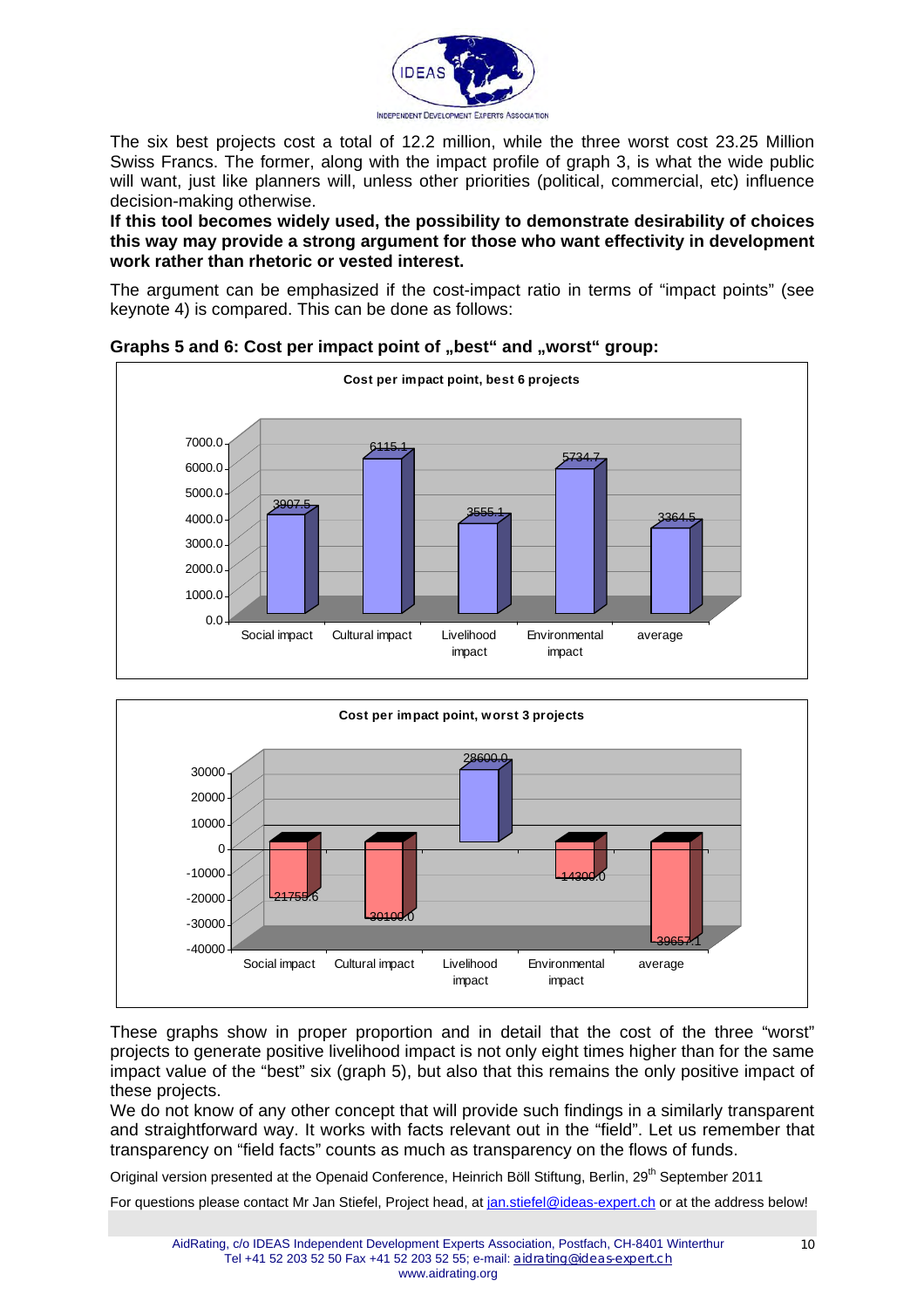

### **Annexes:**

### **Annex 1: Ten Key Questions to Analyze Projects**

Information on the following ten points is seeked in order to complete an impact rating. If information is not available, then plausible assumption may be made. This and information availability on each point will bear on the transparency rating (round circle at bottom left of table 1 in text). The latter is a measure of reliability of rating, but also of quality of information gathered by the project planners:

| <b>Information</b>                  | What information is needed                                                                                                                           |  |  |  |  |
|-------------------------------------|------------------------------------------------------------------------------------------------------------------------------------------------------|--|--|--|--|
| 1. Project Environment              | Geographic, dempgraphic, infrastructural <b>baseline.</b> Exact location and<br>size of project intervention area.                                   |  |  |  |  |
| 2. Target Groups/ Beneficiaries     | Knowledge about <b>target groups</b> , their <i>number</i> , and their characteristics,<br>including problems that should be solved with (for) them. |  |  |  |  |
| 3. Objectives of Project or Program | The <b>"Objective</b> " represents the concrete results a project tries to<br>achieve. Example: "better health/ better income for"                   |  |  |  |  |
| 4. Who conducts project operations  | <b>Who</b> is responsible for planning and executing the project? How is the<br>project organized?                                                   |  |  |  |  |
| 5. Mode of operation                | What are the operations conducted in the project, with what equipment,<br>what technology; what hardware and know-how is provided?                   |  |  |  |  |
| 6. Risks and side effects           | What risks or (negative) side effects are project planners expecting, and<br>how are these countered (risk management)?                              |  |  |  |  |
| 7. Start and duration of project    | <b>How long</b> has the project lasted since its start, what phases; what is the<br>planned end date?                                                |  |  |  |  |
| 8. Output, outcome, impact          | Data, estimates, and/or indicators of results, namely related to project<br>objective(s) but also others. <b>Impact Assessment.</b>                  |  |  |  |  |
| 9. Sustainability                   | How is <b>sutainability</b> of results ensured after project departure?                                                                              |  |  |  |  |
| 10. Total cost                      | Total Costs for planning, materials, equipment, operations, personnel,<br>advisories and follow-up from beginning                                    |  |  |  |  |

Note that these ten questions contain all the basics of any project or program. These questions are also one of two core subjects for the transparency rating (TCR) which AidRating conducts among large agencies in order to promote better information to the public. The other is coverage (of all projects/activities).

#### **Annex 2: Dimensions**

Dimensions are essential in order to compare any projects or project groups. They are part of the questions 1 and 2 in annex 1 (*in italic*). For human dimensions, the unit is number of persons/families, for environment related issues, dimension is  $km^2$ . By logarithmizing the dimensions, any size between "a few" (10<sup>0</sup>) and "billions" (10<sup>9</sup>) can be accommodated.

#### **Annex 3: Time Frame**

The impact rating takes care of the point in time a project is evaluated. An exact time vector can be applied. Simply put, 3 time frame groups are of interest:

|                                                | <b>Typically relevant</b>     | <b>Typically less relevant</b> |  |  |
|------------------------------------------------|-------------------------------|--------------------------------|--|--|
| 1. During project activity                     | Direct project output         | Long term results              |  |  |
| 2. briefly after project departure (0-3 years) | Direct and mid-term results   |                                |  |  |
| 3. More than 3 years after project departure   | Long term sustainable results | Direct project output          |  |  |